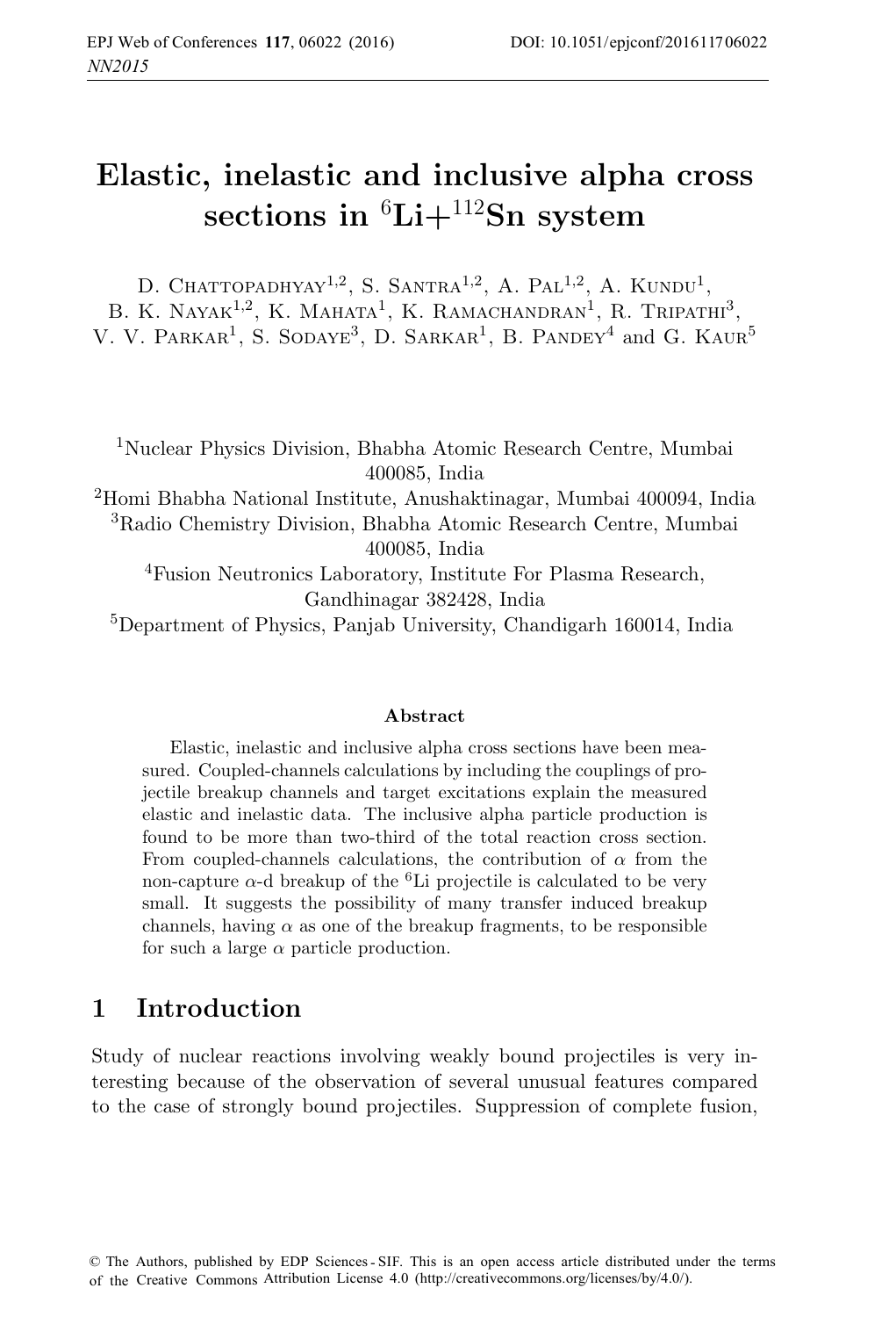breakup threshold anomaly in optical potential describing elastic scattering, large production of alpha particles in the reactions and larger peak to valley ratio of the fission fragment mass distribution at sub/near barrier energies are some of those interesting observations  $[1-4]$ . Projectile breakup in the field of a target nucleus is known to play an important role in the manifestation of all the above features. To understand the underlying reaction mechanism, the experimental data on projectile breakup cross section is thus very important to compare with the coupled-channels calculations that include the breakup channels. In order to constrain the values of coupling parameters and the potentials in the coupled-channels calculations it is also important to reproduce simultaneously the experimental data for as many reaction channels as possible for the same target+projectile system.

With the above motivation it was planned to measure the elastic, inelastic, transfer and breakup cross sections simultaneously for a system involving weakly bound projectile  ${}^{6}$ Li and a target  ${}^{112}$ Sn at a near-barrier energy. Choosing  $112$ Sn as a target has two advantages: i) the inelastic states of the target are well separated from its ground state compared to other isotopes of Sn and ii) the Q-value of the transfer induced breakup cross sections are favorable. Although the experimental data on elastic scattering for the above system at several energies are available in the literature but there is no data on inelastic and other reaction channels at those energies available.

## **2 Experimental details**

The angular distributions for elastic, inelastic and inclusive alpha cross sections for  ${}^{6}Li+{}^{112}Sn$  system have been measured at a bombarding energy of 30 MeV using BARC-TIFR Pelletron facility at Mumbai. Four telescopes of single Si detectors, placed at  $10^{\circ}$  apart, on a rotatable arm inside a 1.5 m diameter scattering chamber were used to detect the light charged particles in the angular range of  $\theta_{\rm lab} = 40^{\circ} - 140^{\circ}$ . Each telescope consists of a  $\Delta E$ detector of thickness  $\sim 50 \mu m$  and a E-detector of  $\sim 1500 - 2000 \mu m$ . A typical 2-dimensional  $(\Delta E-E)$  spectrum acquired using a single telescope at  $\theta_{\rm lab}$ =100<sup>o</sup> is shown in Fig. 1(a). The one dimensional projection spectra for <sup>6</sup>Li,  $\alpha$  and deuteron particles are shown in Fig. 1(b), Fig. 1(c) and Fig. 1(d) respectively. Along with the elastic peak, the yields of two inelastic states corresponding to 1st two excited states of target i.e.,  $2^+$  (1.25 MeV) and  $3^-$ (2.35 MeV) states are dominant. For the alpha and deuteron yield, broad spectra of width ∼6.4 MeV and ∼3.4 MeV peaking at energies corresponding to the beam velocity are observed implying a major contribution could possibly coming from projectile breakup channels.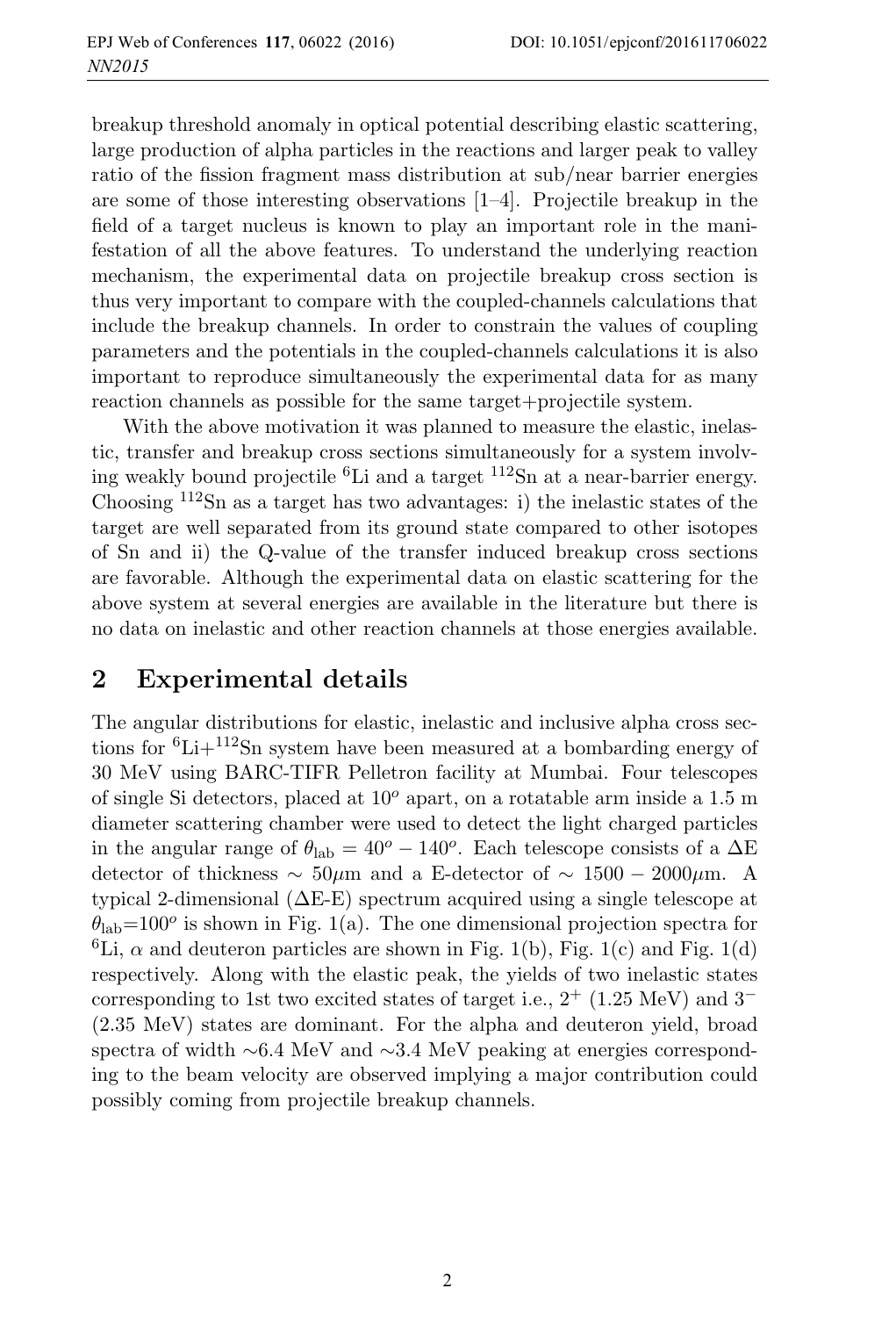

Figure 1: Typical 2-dimensional  $(\Delta E-E)$  spectrum acquired using a single telescope at  $\theta_{lab}=100^{\circ}$  for  ${}^{6}\text{Li}+{}^{112}\text{Sn}$  reaction at  $\text{E}_{lab}=30$  MeV is shown in upper panel (a). One dimensional projections of  ${}^{6}$ Li, alpha and deuteron particle spectra are shown in panel (b), (c) and (d) respectively.

#### **3 Elastic and inelastic scattering**

Differential cross sections for the elastic scattering angular distributions normalized to the Rutherford cross sections are shown in Fig.  $2(a)$ . The inelastic cross sections corresponding to  ${}^{112}Sn(2+,1.256 \text{ MeV})$  and  ${}^{112}Sn(3-,2.355)$ MeV) are shown in Fig. 2(b) and (c) respectively. Optical model (OM) analysis using snoopy code has been made to fit the elastic scattering data and a total reaction cross section of 914 mb is obtained. To include the effect of breakup coupling, continuum discretized coupled channels (CDCC) calculations using the code fresco have been performed using cluster-folded (CF) potential. The potential parameters for fragment target interactions i.e.,  $\alpha + ^{112}$ Sn  $(d+^{112}Sn)$  are taken from Ref. [5] ( [6]). An overall factor of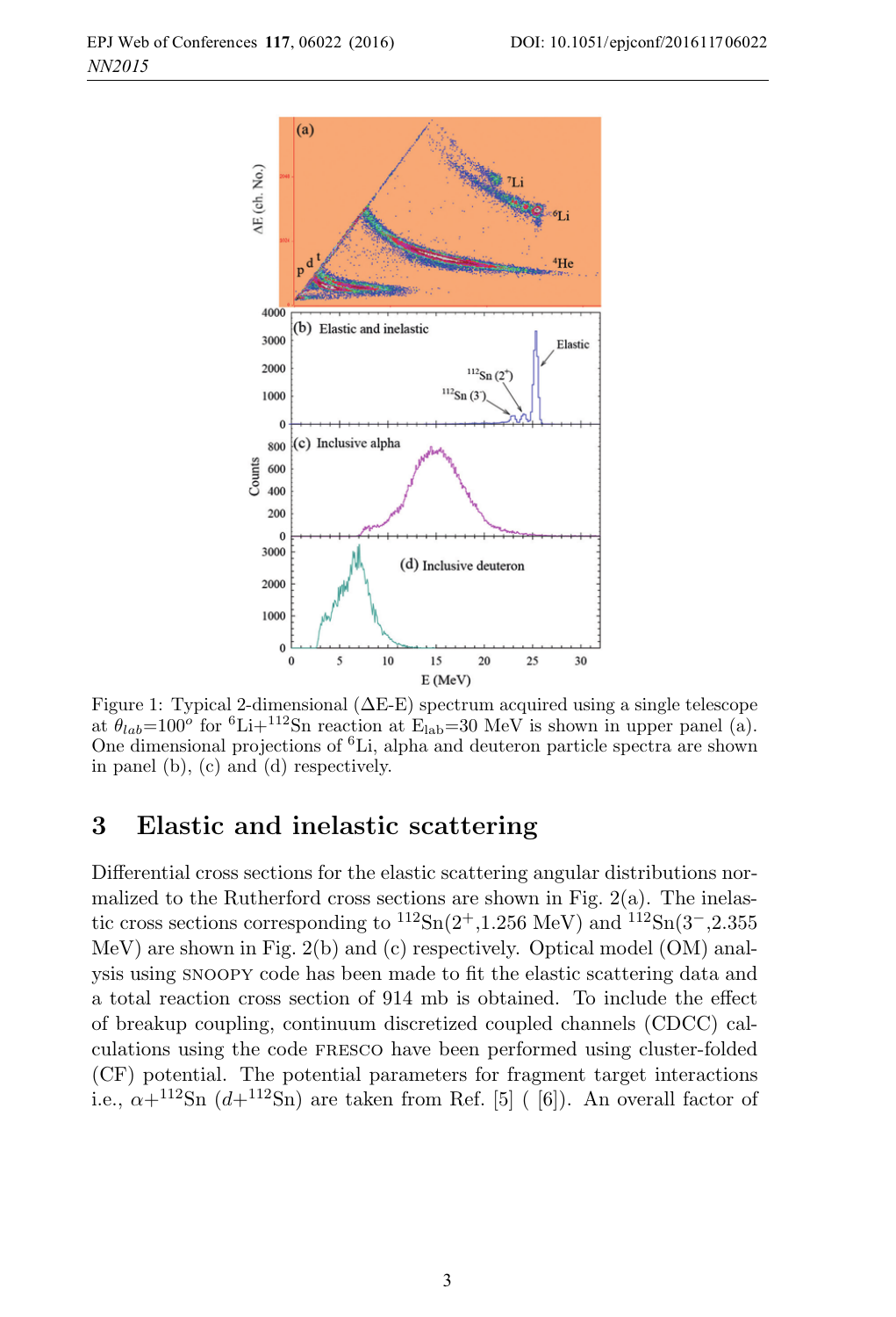

Figure 2: Experimental differential cross sections for (a) elastic scattering and (b,c) inelastic scattering corresponding to  $(2+, 1.256 \text{ MeV})$  and  $(3-, 2.35 \text{ MeV})$  excited states of <sup>112</sup>Sn respectively. Solid lines correspond to the results of coupled-channels calculations using fresco.

0.8 has been multiplied to the CF potential in order to reproduce the elastic scattering angular distribution. The projectile excitation details and the binding potentials of  $\alpha - d$  cluster are taken to be same as in Ref. [1]. Since projectile breakup states and target inelastic excitations cannot be coupled together, the calculations are done in two steps. First CDCC calculations are performed. Next, CDCC generated polarization potential is added to CF potential to get an effective potential which in turn is used in the coupled reaction channels (CRC) calculations by fresco including the elastic and the target inelastic states only. The coupling parameters available in the literature [7,8] have been used for the two inelastic states. The results of the fresco calculations along with the measured data are shown in Fig. 2 as solid lines.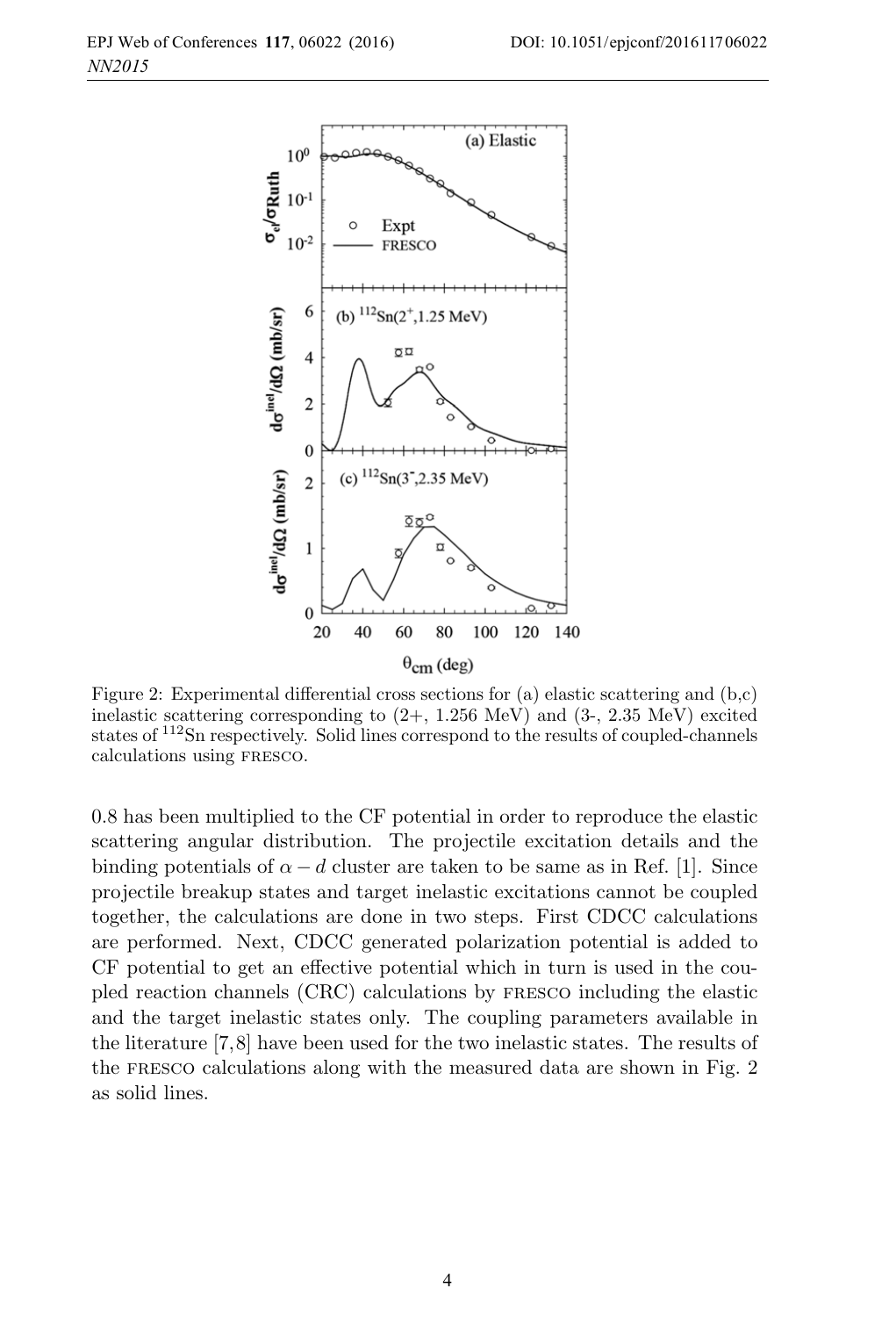

Figure 3: Angular distribution of inclusive alpha cross section. Solid line represents the fit to the measured data to obtain angle-integrated cross section.

#### **4 Inclusive alpha**

The measurement of inclusive alpha particle production in the present reaction is another interesting area. As mentioned earlier and shown in Fig. 1, a large alpha yield with velocity equal to that of the incident beam is observed compared to its complementary breakup fragment 'd'. The angular distribution of the inclusive alpha cross section is extracted and shown in Fig. 3. An arbitrary fit that describes the measured data well (shown as a solid line) is applied and the angle-integrated inclusive alpha cross section of 647±35 mb is obtained. This is more than two-third of the total reaction cross section (914 mb). From the CDCC calculations, the non-capture breakup cross section of <sup>6</sup>Li→  $\alpha$ +d is found to be only ~60 mb. The rest of the inclusive alpha cross section could be originated from several other reactions [3] e.g., (i) <sup>6</sup>Li (−1n) → <sup>5</sup>Li→ α+p (ii) <sup>6</sup>Li (+d) → <sup>8</sup>Be→ α + α (iii)  ${}^{6}$ Li $\rightarrow \alpha+$ d followed by d capture, etc.

#### **5 Summary**

The differential cross sections for elastic, inelastic and inclusive alpha have been measured for  ${}^{6}Li+{}^{112}Sn$  system at a beam energy of 30 MeV. Coupled-channels calculations are performed to include the effect of projectile breakup and target excitations. The normalized cluster-folded potential